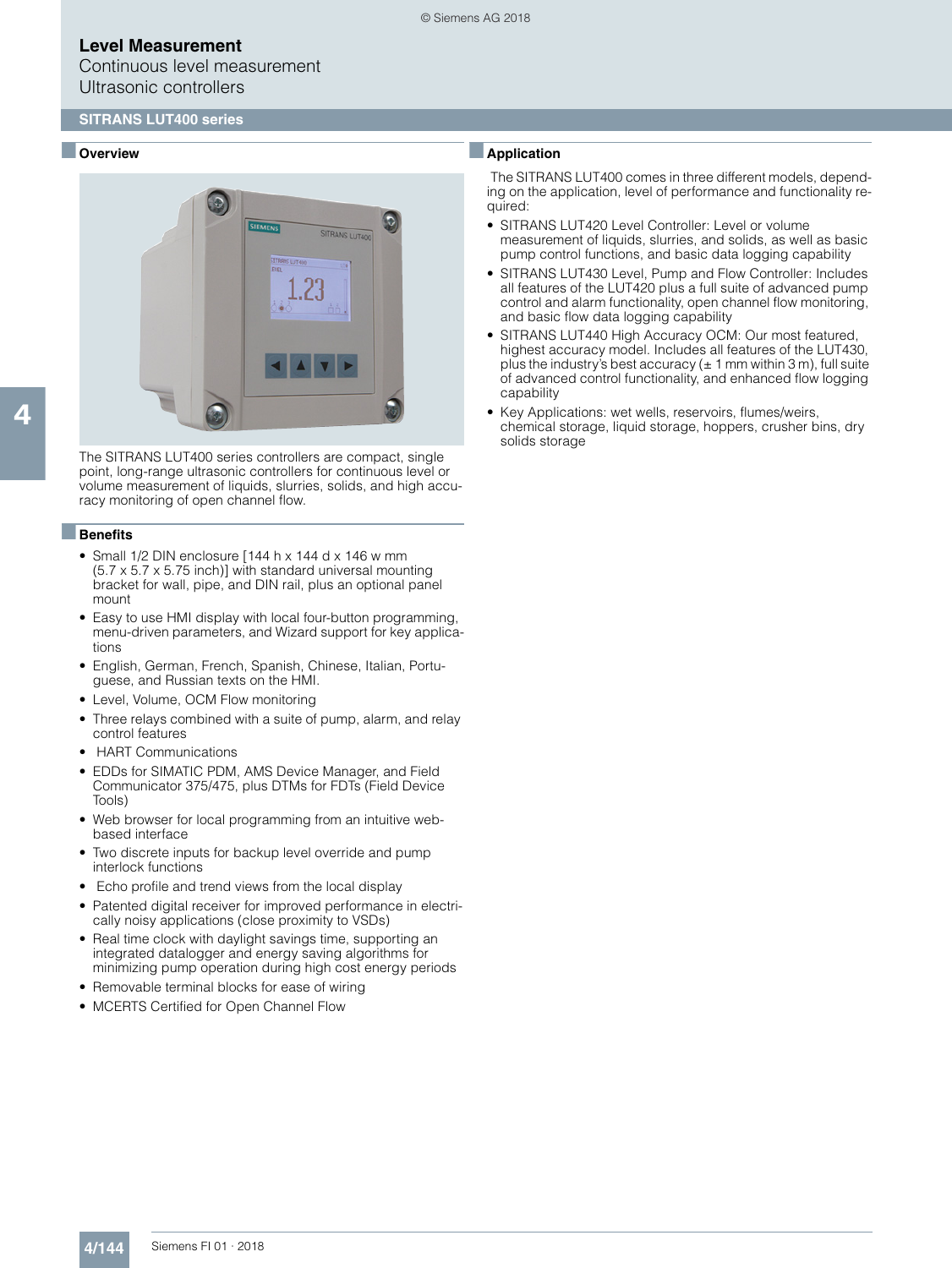Continuous level measurement Ultrasonic controllers

# **SITRANS LUT400 series**

# ■**Technical specifications**

| <b>Mode of Operation</b>                                                                                                                          | Ultrasonic level, volume, pump, and<br>open channel flow                                                                                                                                   |  |  |
|---------------------------------------------------------------------------------------------------------------------------------------------------|--------------------------------------------------------------------------------------------------------------------------------------------------------------------------------------------|--|--|
| Measuring range                                                                                                                                   | $0.360$ m (1  196 ft),<br>transducer dependent                                                                                                                                             |  |  |
| Input                                                                                                                                             |                                                                                                                                                                                            |  |  |
| <b>Discrete</b>                                                                                                                                   | 0  50 V DC switching level<br>Logical $0 \leq 10 \vee DC$<br>Logical $1 = 1050$ V DC<br>Max. 3 mA                                                                                          |  |  |
| Output                                                                                                                                            |                                                                                                                                                                                            |  |  |
| Transducer frequency                                                                                                                              | 10  52 kHz                                                                                                                                                                                 |  |  |
| Ultrasonic transducer                                                                                                                             | Compatible transducers: All Echo-<br>Max and ST-H series transducers                                                                                                                       |  |  |
| Relays                                                                                                                                            | • 1 SPDT Form C, NO or NC relay, rat-<br>ed 1A at 250 V AC, non-inductive<br>and 3A at 30 V DC<br>· 2 SPST Form A, NO relays, rated 5A<br>at 250 V AC, non-inductive and 3 A<br>at 30 V DC |  |  |
| mA output                                                                                                                                         | 4  20 mA, isolated                                                                                                                                                                         |  |  |
| Max. load                                                                                                                                         | 600 $\Omega$ max. in ACTIVE mode,<br>750 $\Omega$ max. in PASSIVE mode                                                                                                                     |  |  |
| Resolution                                                                                                                                        | $0.1$ % of range                                                                                                                                                                           |  |  |
| Accuracy                                                                                                                                          |                                                                                                                                                                                            |  |  |
| Error in measurement                                                                                                                              | • Standard operation: $\pm$ 1 mm<br>(0.04 inch) plus 0.17 % of measured<br>distance<br>• High accuracy OCM: $\pm$ 1 mm<br>$(0.04$ inch), within 3 m $(9.84$ ft)<br>range                   |  |  |
| Resolution                                                                                                                                        | • Standard operation: 0.1 % of range<br>or 2 mm (0.08 inch), whichever is<br>greater<br>• High accuracy OCM: 0.6 mm<br>(0.02 inch), within 3 m (9.84 ft)<br>range                          |  |  |
| Temperature compensation                                                                                                                          | • -40  +150 °C (-40  +300 °F)<br>• Integral temperature sensor in trans-<br>ducer<br>• External TS-3 temperature sensor<br>(optional)<br>• Programmable fixed temperature<br>values        |  |  |
| <b>Rated operating conditions</b>                                                                                                                 |                                                                                                                                                                                            |  |  |
| Installation conditions<br>• Location<br>• Installation category<br>• Pollution degree<br>Ambient conditions<br>• Ambient temperature (enclosure) | Indoor/outdoor<br>$\mathsf{II}$<br>4<br>$-20+50$ °C ( $-4+122$ °F)                                                                                                                         |  |  |
|                                                                                                                                                   |                                                                                                                                                                                            |  |  |

| Design                                                                                                                |                                                                                                                                                                                                                                                     |  |  |
|-----------------------------------------------------------------------------------------------------------------------|-----------------------------------------------------------------------------------------------------------------------------------------------------------------------------------------------------------------------------------------------------|--|--|
| Weight                                                                                                                |                                                                                                                                                                                                                                                     |  |  |
| • Enclosure with display lid<br>• Enclosure with blank lid                                                            | 1.3 kg (2.87 lb)<br>1.2 kg (2.65 lb)                                                                                                                                                                                                                |  |  |
| Material (enclosure)                                                                                                  | Polycarbonate                                                                                                                                                                                                                                       |  |  |
| Degree of protection<br>• Enclosure with display or blank lid<br>• Enclosure with blank lid and knock-<br>out removed | IP65/Type 4X/NEMA 4X<br><b>IP20</b>                                                                                                                                                                                                                 |  |  |
| Remote display lid                                                                                                    | IP65/Type 3/NEMA 3                                                                                                                                                                                                                                  |  |  |
| Cable                                                                                                                 |                                                                                                                                                                                                                                                     |  |  |
| Transducer and mA output signal                                                                                       | • Transducer, mA output:<br>2 copper conductors, twisted,<br>with foil shield/drain wire, 300 V<br>0.5  0.75 mm <sup>2</sup> (22  18 AWG)<br>• Relay/power to be copper<br>conductors per local<br>requirements to meet 250 V<br>5 A contact rating |  |  |
| Max. separation between<br>transducer and transceiver                                                                 | 365 m (1 200 ft)                                                                                                                                                                                                                                    |  |  |
| <b>Displays and controls</b>                                                                                          | 60 x 40 mm (2.36 x 1.57 inch) remov-<br>able LCD, 240 x 160 pixels resolution,<br>operational up to 5 m from<br>enclosure base                                                                                                                      |  |  |
| Programming                                                                                                           |                                                                                                                                                                                                                                                     |  |  |
| • Primary<br>• Secondary                                                                                              | 4 Local push buttons<br>• PC running SIMATIC PDM<br>• PC running Emerson AMS Device<br>Manager<br>• PC running a web browser<br>• PC running a Field Device Tool<br>(FDT)<br>· Field Communicator 375/475<br>(FC375/FC475)                          |  |  |
| Memory                                                                                                                | $\bullet$ 512 kB flash EPROM<br>• 1.5 MB flash for data logging                                                                                                                                                                                     |  |  |
| <b>Power supply</b>                                                                                                   |                                                                                                                                                                                                                                                     |  |  |
| AC version                                                                                                            | 100  230 V AC $\pm$ 15 %,<br>50/60 Hz, 36 VA<br>Fuse: 5 x 20 mm, Slow Blow,<br>0.25 A, 250 V                                                                                                                                                        |  |  |
| DC version                                                                                                            | 10  32 V DC, 10 W<br>Fuse: 5 x 20 mm, Slow Blow,<br>1.6 A, 125 V                                                                                                                                                                                    |  |  |
| <b>Certificates and approvals</b>                                                                                     |                                                                                                                                                                                                                                                     |  |  |
| General                                                                                                               | CSA <sub>US/C</sub> , CE, FM, UL listed, RCM,<br>EAC, KCC, MCERTS certified for<br>Open Channel Flow                                                                                                                                                |  |  |
| Hazardous<br>• Non-incendive<br>(Canada)                                                                              | CSA Class I, Div. 2, Groups A, B,<br>C, D; Class II, Div. 2, Groups F, G;<br>Class III                                                                                                                                                              |  |  |
| $\bullet$ Shipping                                                                                                    | Lloyd's Register, ABS                                                                                                                                                                                                                               |  |  |
| Communication                                                                                                         | HART 7.0, USB                                                                                                                                                                                                                                       |  |  |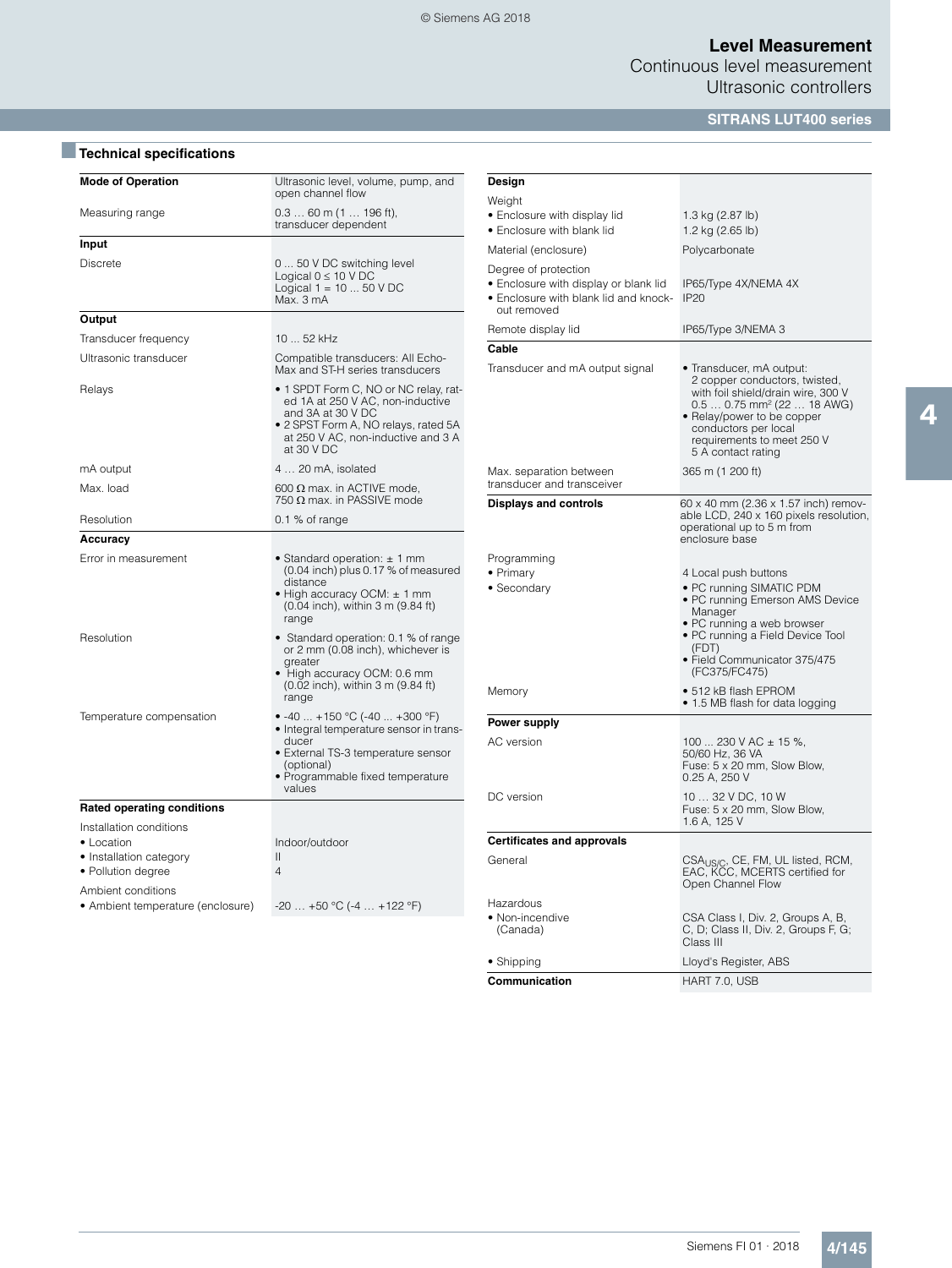Continuous level measurement Ultrasonic controllers

# **SITRANS LUT400 series**

|                                    |                                                                                                                                     | <b>SITRANS LUT420</b>   | <b>SITRANS LUT430</b>              | <b>SITRANS LUT440</b>                         |
|------------------------------------|-------------------------------------------------------------------------------------------------------------------------------------|-------------------------|------------------------------------|-----------------------------------------------|
| Category                           | Feature                                                                                                                             | <b>Level Controller</b> | Level, pump and<br>flow controller | <b>High accuracy</b><br><b>OCM</b> controller |
| <b>Operations</b>                  | Level, space, and distance<br>measurement                                                                                           | $\checkmark$            | $\checkmark$                       | $\checkmark$                                  |
|                                    | Open channel flow measure-<br>ment                                                                                                  |                         | $\checkmark$                       | ✓                                             |
|                                    | Volume conversion                                                                                                                   | ✓                       | $\checkmark$                       | ✓                                             |
| <b>Specifications</b>              | Compatible with EchoMax and √<br>ST-H transducers                                                                                   |                         | ✓                                  | ✓                                             |
|                                    | Standard accuracy: $\pm$ 1 mm + $\checkmark$<br>0.17 % of measured distance                                                         |                         | ✓                                  |                                               |
|                                    | High accuracy: $\pm$ 1 mm within<br>3 meters                                                                                        |                         |                                    |                                               |
|                                    | Mounting options: wall or<br>panel, pipe, DIN-rail                                                                                  | $\checkmark$            | $\checkmark$                       | ✓                                             |
| Data logging and<br>communications | <b>HART</b> communications                                                                                                          | $\checkmark$            | ✓                                  | $\checkmark$                                  |
|                                    | 4  20 mA output (active and $\checkmark$<br>passive)                                                                                |                         | ✓                                  |                                               |
|                                    | Integrated datalogger for mea- ✓<br>surement value and alarms                                                                       |                         |                                    |                                               |
|                                    | Integrated datalogger for fixed<br>rate flow logging                                                                                |                         | ✓                                  |                                               |
|                                    | Integrated datalogger for vari-<br>able rate flow logging trig-<br>gered by changes in flow<br>condition                            |                         |                                    |                                               |
|                                    | Daily data logging for maxi-<br>mum, minimum and average<br>flow, daily totalized volume,<br>and minimum and maximum<br>temperature |                         | ✓                                  |                                               |
| <b>Flow monitoring</b>             | High accuracy open channel<br>flow measurement                                                                                      |                         |                                    | $\checkmark$                                  |
|                                    | 9 digit daily and running flow<br>totalizers                                                                                        |                         | ✓                                  |                                               |
|                                    | High and low flowrate alarms                                                                                                        |                         |                                    |                                               |
|                                    | External totalizer and sampler<br>control                                                                                           |                         |                                    |                                               |
|                                    | <b>MCERTS Class 1 Certification</b>                                                                                                 |                         |                                    |                                               |
|                                    | <b>MCERTS Class 2 Certification</b>                                                                                                 |                         | ✓                                  |                                               |
| Pump control                       | Energy saving algorithms for<br>pump control                                                                                        |                         | ✓                                  | ✓                                             |
|                                    | Wall cling reduction                                                                                                                |                         | ✓                                  |                                               |
|                                    | Pump run-on functionality                                                                                                           |                         |                                    |                                               |
|                                    | Pump start and power<br>resumption delays                                                                                           |                         | ✓                                  |                                               |
|                                    | Alternate duty pump routines                                                                                                        | $\checkmark$            | ✓                                  |                                               |
|                                    | Fixed duty and service ratio<br>pump routines                                                                                       |                         |                                    |                                               |
|                                    | Pumped volume totalizer                                                                                                             |                         |                                    |                                               |
|                                    | Submergence detection                                                                                                               | ✓                       |                                    |                                               |
|                                    | Discrete input pump interlocks                                                                                                      |                         |                                    |                                               |
|                                    | Time to spill calculation                                                                                                           |                         | ✓                                  |                                               |

© Siemens AG 2018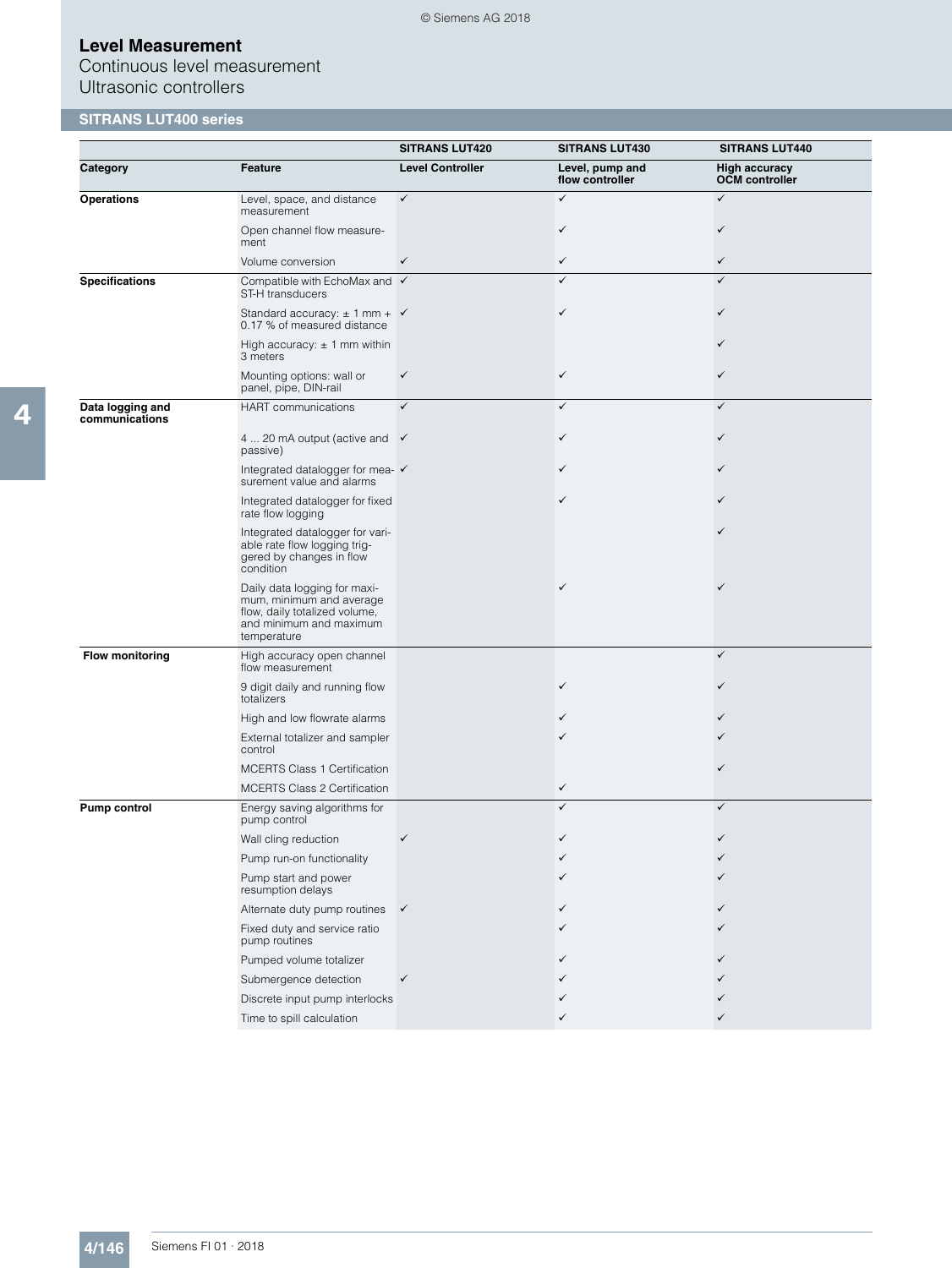#### © Siemens AG 2018

# **Level Measurement**

Continuous level measurement Ultrasonic controllers

# **SITRANS LUT400 series**

| <b>Selection and Ordering data</b>                                                                                                                                                                                                                                                                                                                                                                                                                                                 |                | Article No.                                                                                                                                                 |
|------------------------------------------------------------------------------------------------------------------------------------------------------------------------------------------------------------------------------------------------------------------------------------------------------------------------------------------------------------------------------------------------------------------------------------------------------------------------------------|----------------|-------------------------------------------------------------------------------------------------------------------------------------------------------------|
| SITRANS LUT420 and LUT430<br>Compact ultrasonic level controllers for continuous<br>short to long-range level or volume measurement of<br>liquids, slurries, and solids. Both units include<br>basic relay functions for pumps, alarms, and other<br>controls, plus onboard data logging. LUT430 offers<br>additional advanced pump control and alarm<br>functionality, open channel flow monitoring,<br>and basic flow data logging capability.<br>Functionality varies by model. | $\overline{z}$ | 7ML5050-<br>$\begin{array}{c} \mathbf{0} \quad \mathbf{0} \quad \mathbf{0} \quad \mathbf{0} \quad \mathbf{0} \quad \mathbf{0} \quad \mathbf{0} \end{array}$ |
| ○ Click on the Article No. for the online configura-<br>tion in the PIA Life Cycle Portal.                                                                                                                                                                                                                                                                                                                                                                                         |                |                                                                                                                                                             |
| <b>Model</b><br>SITRANS LUT420 - Level controller<br>SITRANS LUT430 - Level, Pump & Flow controller                                                                                                                                                                                                                                                                                                                                                                                |                | A<br>B                                                                                                                                                      |
| <b>Enclosure display options</b><br>With display<br>With remote panel mount display<br>[Includes panel mount cable extension,<br>2.5 m (8.2 ft)]<br>No display (blank lid provided)<br>Note: Enclosure includes back-plate for wall<br>and pipe mounting, and an integrated clip for<br>DIN-rail mounting. DIN-rail mounting for standard<br>TS35 x 7.5 and TS35 x 15 mm DIN-rail to                                                                                               |                | A<br>B<br>C                                                                                                                                                 |
| IEC 60715, EN 60715<br>Input voltage<br>100  230 V AC $\pm$ 15 %<br>$1032$ V DC                                                                                                                                                                                                                                                                                                                                                                                                    |                | 1<br>$\overline{2}$                                                                                                                                         |
| Cable inlet<br>3 cable inlets, cable glands not supplied<br>3 cable inlets, 3 M20 plastic cable glands supplied                                                                                                                                                                                                                                                                                                                                                                    |                | 1<br>$\overline{2}$                                                                                                                                         |
| Number of measurement points<br>Single point system (includes one transducer input,<br>one mA output, and one external temperature<br>sensor input)                                                                                                                                                                                                                                                                                                                                |                | 1                                                                                                                                                           |
| <b>Communications and I/O</b><br>HART, 2 discrete inputs, 3 relays                                                                                                                                                                                                                                                                                                                                                                                                                 |                | D                                                                                                                                                           |
| <b>Approvals</b><br>General purpose CE, FM, CSA <sub>US/C</sub> , UL, RCM, EAC,<br>KCC                                                                                                                                                                                                                                                                                                                                                                                             |                | A                                                                                                                                                           |
| Hazardous locations CSA Class I, II, III, Div. 2,<br>Groups A, B, C, D, F, G                                                                                                                                                                                                                                                                                                                                                                                                       |                | C                                                                                                                                                           |

| <b>Selection and Ordering data</b>                                                                                                                        | Order code      |
|-----------------------------------------------------------------------------------------------------------------------------------------------------------|-----------------|
| <b>Further designs</b>                                                                                                                                    |                 |
| Please add "-Z" to Article No. and specify Order<br>$code(s)$ .                                                                                           |                 |
| Manufacturer's test certificate M to DIN 55350,<br>Part 18 and to ISO 9000                                                                                | C <sub>11</sub> |
| Stainless steel tag $[69 \times 50$ mm $(2.71 \times 1.97$ inch)]:<br>Measuring-point number/identification<br>(max. 27 characters) specify in plain text | Y <sub>15</sub> |
| Namur NE43 failsafe setting - device preset to<br>failsafe $<$ 3 6 mA                                                                                     | <b>N07</b>      |
| <b>Operating Instructions</b>                                                                                                                             | Article No.     |
| English                                                                                                                                                   | A5E33329501     |
| German                                                                                                                                                    | A5E35690863     |
| Note: The Operating Instructions should be ordered<br>as a separate line item on the order.                                                               |                 |
| All literature is available to download for free, in a<br>range of languages, at http://www.siemens.com/<br>processinstrumentation/documentation          |                 |

| <b>Selection and Ordering data</b>                                                                                  | Article No. |
|---------------------------------------------------------------------------------------------------------------------|-------------|
| <b>Accessories</b>                                                                                                  |             |
| Tag, stainless steel, $12 \times 45$ mm (0.47 $\times$ 1.77 inch),<br>one text line, suitable for enclosure         | 7ML1930-1AC |
| TS-3 Temperature Sensor - see TS-3 on page 4/188                                                                    | 7ML1813-    |
| Panel mount cable extension, 2.5 m (8.2 ft)                                                                         | 7ML1930-1GF |
| Qty 3 cable glands and retaining nuts                                                                               | 7ML1930-1GB |
| USB cable, 2 m (6.56 ft) - Standard USB-A to<br>USB-mini B                                                          | 7ML1930-1GD |
| Hart modem/USB<br>(for use with a PC and SIMATIC PDM)                                                               | 7MF4997-1DB |
| Sunshield, 304 stainless steel                                                                                      | 7ML1930-1GE |
| SITRANS RD100, loop powered display -<br>see Chapter 7                                                              | 7ML5741-    |
| SITRANS RD200, universal input display with<br>Modbus conversion - see Chapter 7                                    | 7ML5740-    |
| SITRANS RD300, dual line display with totalizer and<br>linearization curve and Modbus conversion - see<br>Chapter 7 | 7ML5744-    |
| SITRANS RD500 web, universal remote monitoring<br>solution for instrumentation - see Chapter 7                      | 7ML5750-    |
| <b>Spare parts</b>                                                                                                  |             |
| Panel mount retrofit kit (convert standard unit with<br>display to panel mount version)                             | 7ML1830-1PA |
| Terminal block replacement kit<br>(5 piece kit with one of each removable terminal)                                 | 7ML1830-1PB |
| Wall/Pipe mount plate                                                                                               | 7ML1830-1PC |
| Enclosure (include blank label)                                                                                     | 7ML1830-1PD |
| SITRANS LUT400 Lid (with Display)                                                                                   | 7ML1830-1PE |
| SITRANS LUT400 Lid (blank)                                                                                          | 7ML1830-1PF |
| Fuse - AC (0.25 A, 250 V, Slow Blow)                                                                                | 7ML1830-1PG |
| Fuse - DC (1.6 A, 125 V, Slow Blow)                                                                                 | 7ML1830-1PH |
| Panel mount gasket and fastener kit                                                                                 | 7ML1830-1PK |
| DIN-rail clip                                                                                                       | 7ML1830-1PL |
| LUT420, assembly, DC, board stack with cradle,<br>hazardous                                                         | A5E42824561 |
| LUT420, assembly, AC, board stack with cradle,<br>hazardous                                                         | A5E42824563 |
| LUT430, assembly, DC, board stack with cradle,<br>hazardous                                                         | A5E42824565 |
| LUT430, assembly, AC, board stack with cradle,<br>hazardous                                                         | A5E42824570 |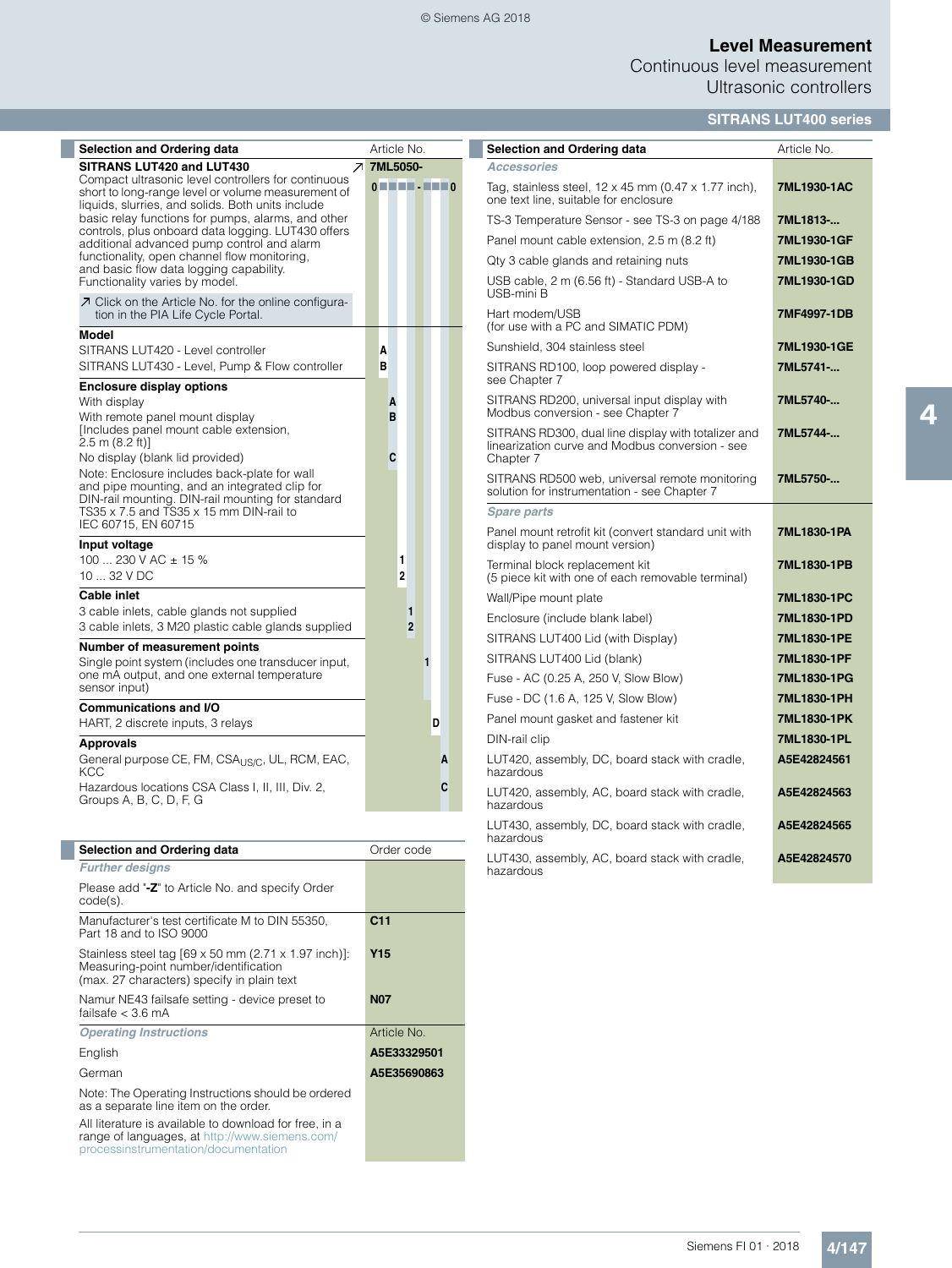# Continuous level measurement Ultrasonic controllers

## **SITRANS LUT400 series**

| <b>Selection and Ordering data</b>                                                                                                                 | Article No.               | <b>Selection and Ordering data</b>                                                                                  | Article No. |
|----------------------------------------------------------------------------------------------------------------------------------------------------|---------------------------|---------------------------------------------------------------------------------------------------------------------|-------------|
| <b>SITRANS LUT440</b><br>$\overline{\phantom{a}}$                                                                                                  | 7ML5050-                  | <b>Accessories</b>                                                                                                  |             |
| The SITRANS LUT440 is the most accurate and<br>featured model in the LUT400 series. It includes<br>high accuracy open channel monitoring, relay    | $0$ . The $\cdot$ and $0$ | Tag, stainless steel, $12 \times 45$ mm (0.47 $\times$ 1.77 inch),<br>one text line, suitable for enclosure         | 7ML1930-1AC |
| functions for external samplers, totalizers, alarms,                                                                                               |                           | TS-3 Temperature Sensor - see TS-3 on page 4/188                                                                    | 7ML1813-    |
| and enhanced data logging, as well as all pump<br>and control functions available with other models in                                             |                           | Panel mount cable extension 2.5 m (8.2 ft)                                                                          | 7ML1930-1GF |
| the LUT400 series.                                                                                                                                 |                           | Qty 3 cable glands and retaining nuts                                                                               | 7ML1930-1GB |
| ○ Click on the Article No. for the online configura-<br>tion in the PIA Life Cycle Portal.                                                         |                           | USB cable 2 m (6.56 ft) - Standard USB-A to<br>USB-mini B                                                           | 7ML1930-1GD |
| <b>Model</b><br>SITRANS LUT440 - High accuracy Open Channel<br>Monitor <sup>1)</sup>                                                               | C                         | HART modem/USB<br>(for use with PC and SIMATIC PDM)                                                                 | 7MF4997-1DB |
|                                                                                                                                                    |                           | Sunshield, 304 stainless steel                                                                                      | 7ML1930-1GE |
| <b>Enclosure display options</b><br>With display<br>With remote panel mount display [includes]                                                     | A<br>B                    | SITRANS RD100, loop powered display -<br>see Chapter 7                                                              | 7ML5741-    |
| panel mount cable extension, 2.5 m (8.2 ft)]<br>No display (blank lid provided)                                                                    | C                         | SITRANS RD200, universal input display with<br>Modbus conversion - see Chapter 7                                    | 7ML5740-    |
| Note: Enclosure includes back-plate for wall<br>and pipe mounting, and an integrated clip for<br>DIN-rail mounting. DIN-rail mounting for standard |                           | SITRANS RD300, dual line display with totalizer and<br>linearization curve and Modbus conversion - see<br>Chapter 7 | 7ML5744-    |
| TS35 x 7.5 and TS35 x 15 mm DIN-rail to<br>IEC 60715, EN 60715                                                                                     |                           | SITRANS RD500 web, universal remote monitoring<br>solution for instrumentation - see Chapter 7                      | 7ML5750-    |
| Input voltage<br>100  230 V AC $\pm$ 15 %                                                                                                          | 1                         | <b>Spare parts</b>                                                                                                  |             |
| 10  32 V DC                                                                                                                                        | $\overline{\mathbf{2}}$   | Panel mount retrofit kit (convert standard unit with<br>display to panel mount version)                             | 7ML1830-1PA |
| <b>Cable inlet</b><br>3 cable inlets, cable glands not supplied<br>3 cable inlets, 3 M20 plastic cable glands supplied                             | 1<br>$\overline{2}$       | Terminal block replacement kit<br>(5 piece kit with one of each removable terminal)                                 | 7ML1830-1PB |
| Number of measurement points                                                                                                                       |                           | Wall/Pipe mount plate                                                                                               | 7ML1830-1PC |
| Single point system (includes one transducer input,                                                                                                | 1                         | Enclosure (include blank label)                                                                                     | 7ML1830-1PD |
| one mA output, and one external temperature<br>sensor input)                                                                                       |                           | SITRANS LUT400 Lid (with Display)                                                                                   | 7ML1830-1PE |
| <b>Communications and I/O</b>                                                                                                                      |                           | SITRANS LUT400 Lid (blank)                                                                                          | 7ML1830-1PF |
| HART, 2 discrete inputs, 3 relays                                                                                                                  | D                         | Fuse - AC (0.25 A, 250 V, Slow Blow)                                                                                | 7ML1830-1PG |
| <b>Approvals</b>                                                                                                                                   |                           | Fuse - DC (1.6 A, 125 V, Slow Blow)                                                                                 | 7ML1830-1PH |
| General purpose CE, FM, CSA <sub>US/C</sub> , UL, RCM, EAC,                                                                                        | A                         | Panel mount gasket and fastener kit                                                                                 | 7ML1830-1PK |
| KCC                                                                                                                                                |                           | DIN-rail clip                                                                                                       | 7ML1830-1PL |
| Hazardous locations CSA Class I, II, III, Div. 2,<br>Groups A, B, C, D, F, G                                                                       | C                         | LUT440, assembly, DC, board stack with cradle,<br>hazardous                                                         | A5E42847454 |
| <sup>1)</sup> Compatible with all EchoMax Transducers. High accuracy OCM<br>performance with the use of an XRS-5 transducer and TS-3 temperature   |                           | LUT440, assembly, AC, board stack with cradle,                                                                      | A5E42847456 |

 $1)$  Compatible w performance with the use of an XRS-5 transducer and TS-3 temperature sensor (each sold separately).

| Selection and Ordering data                                                                                                                      | Order code      |
|--------------------------------------------------------------------------------------------------------------------------------------------------|-----------------|
| <b>Further designs</b>                                                                                                                           |                 |
| Please add "-Z" to Article No. and specify Order<br>$code(s)$ .                                                                                  |                 |
| Manufacturer's test certificate M to DIN 55350.<br>Part 18 and to ISO 9000                                                                       | C <sub>11</sub> |
| Stainless steel tag [69 x 50 mm (2.71 x 1.97 inch)]:<br>Measuring-point number/identification<br>(max. 27 characters) specify in plain text      | Y <sub>15</sub> |
| Namur NE43 failsafe setting - device preset to<br>failsafe $<$ 3 6 mA                                                                            | <b>N07</b>      |
| <b>Operating Instructions</b>                                                                                                                    | Article No.     |
| English                                                                                                                                          | A5E33329501     |
| German                                                                                                                                           | A5E35690863     |
| Note: The Operating Instructions should be ordered<br>as a separate line item on the order.                                                      |                 |
| All literature is available to download for free, in a<br>range of languages, at http://www.siemens.com/<br>processinstrumentation/documentation |                 |

LUT440, assembly, AC, board stack with cradle, hazardous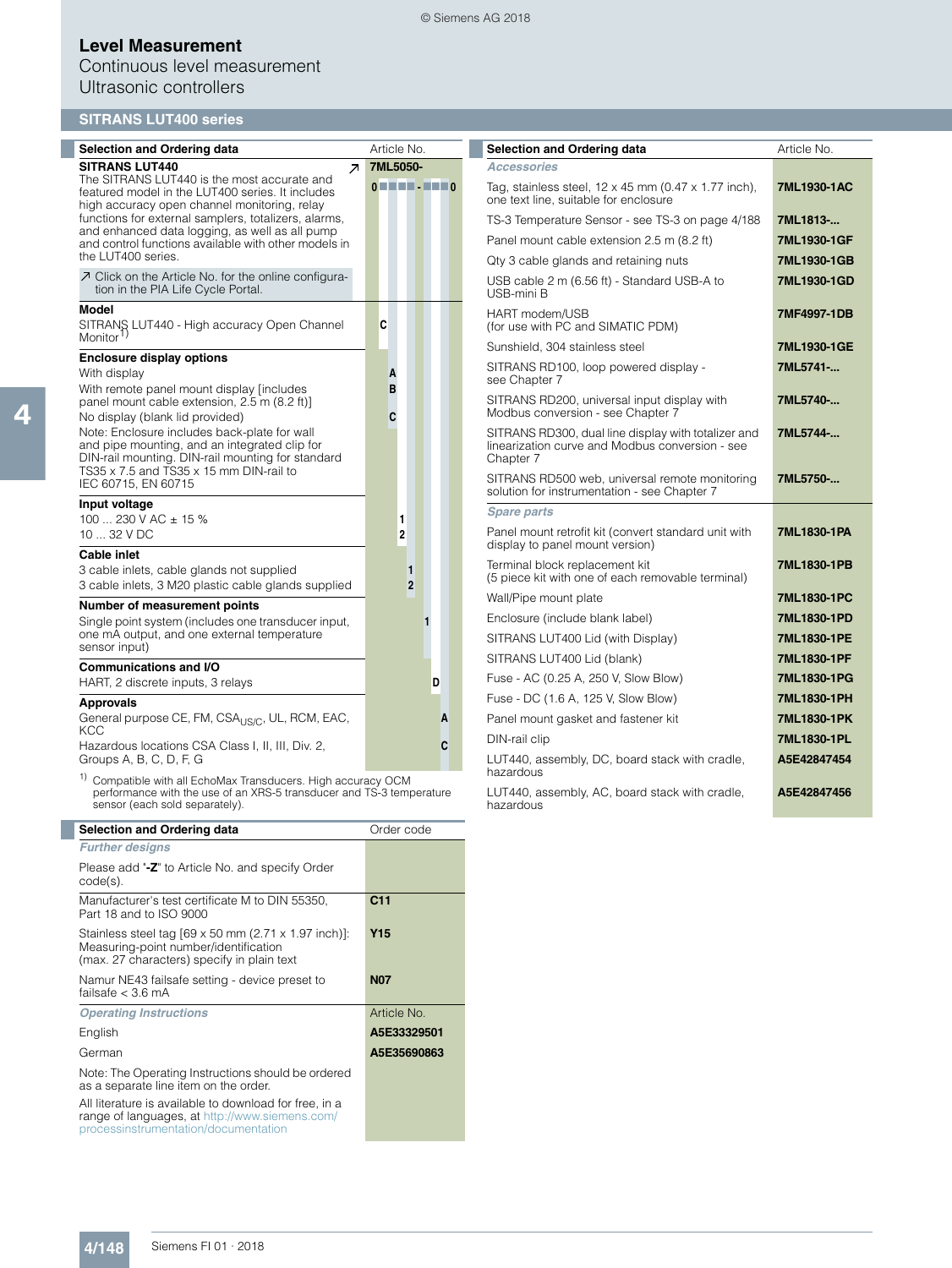Continuous level measurement Ultrasonic controllers

#### **SITRANS LUT400 series**





SITRANS LUT400, dimensions in mm (inch)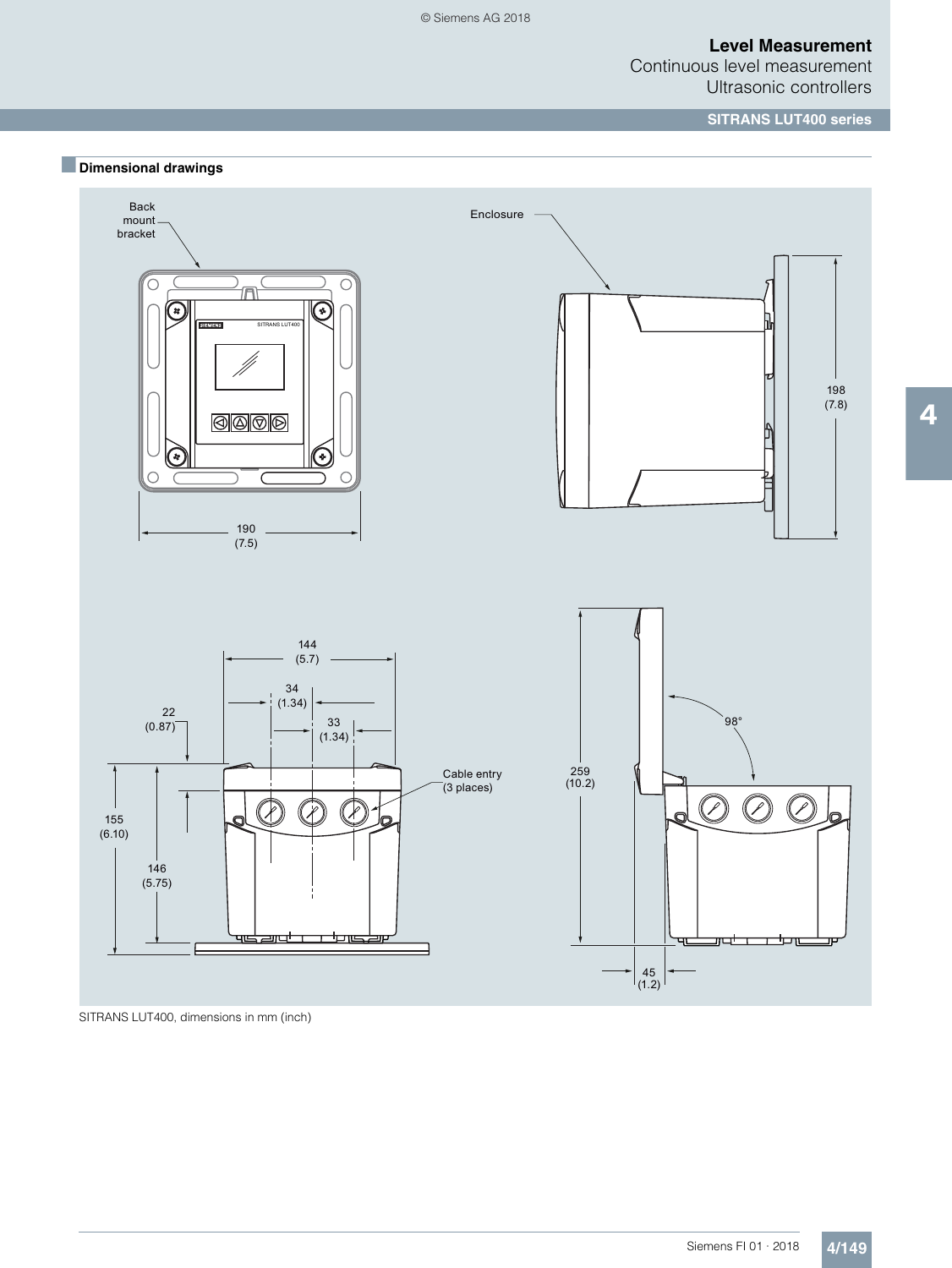Continuous level measurement Ultrasonic controllers

# **SITRANS LUT400 series**



SITRANS LUT400, dimensions in mm (inch)